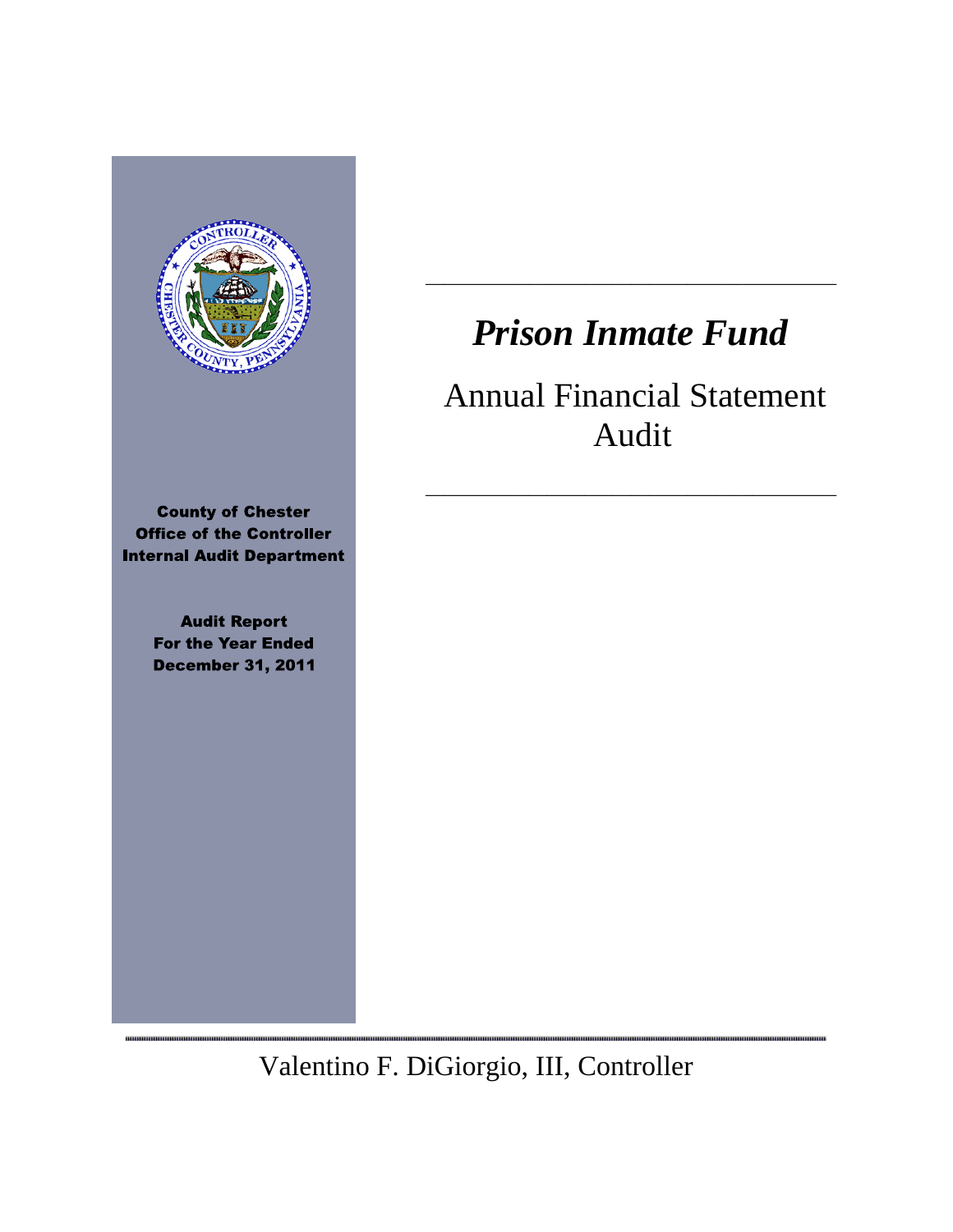# **COUNTY OF CHESTER CHESTER COUNTY PRISON INMATE FUND ANNUAL FINANCIAL STATEMENT AUDIT FOR THE YEAR ENDED DECEMBER 31, 2011**

**Warden D. Edward McFadden Chester County Prison 501 Wawaset Road West Chester, PA 19382**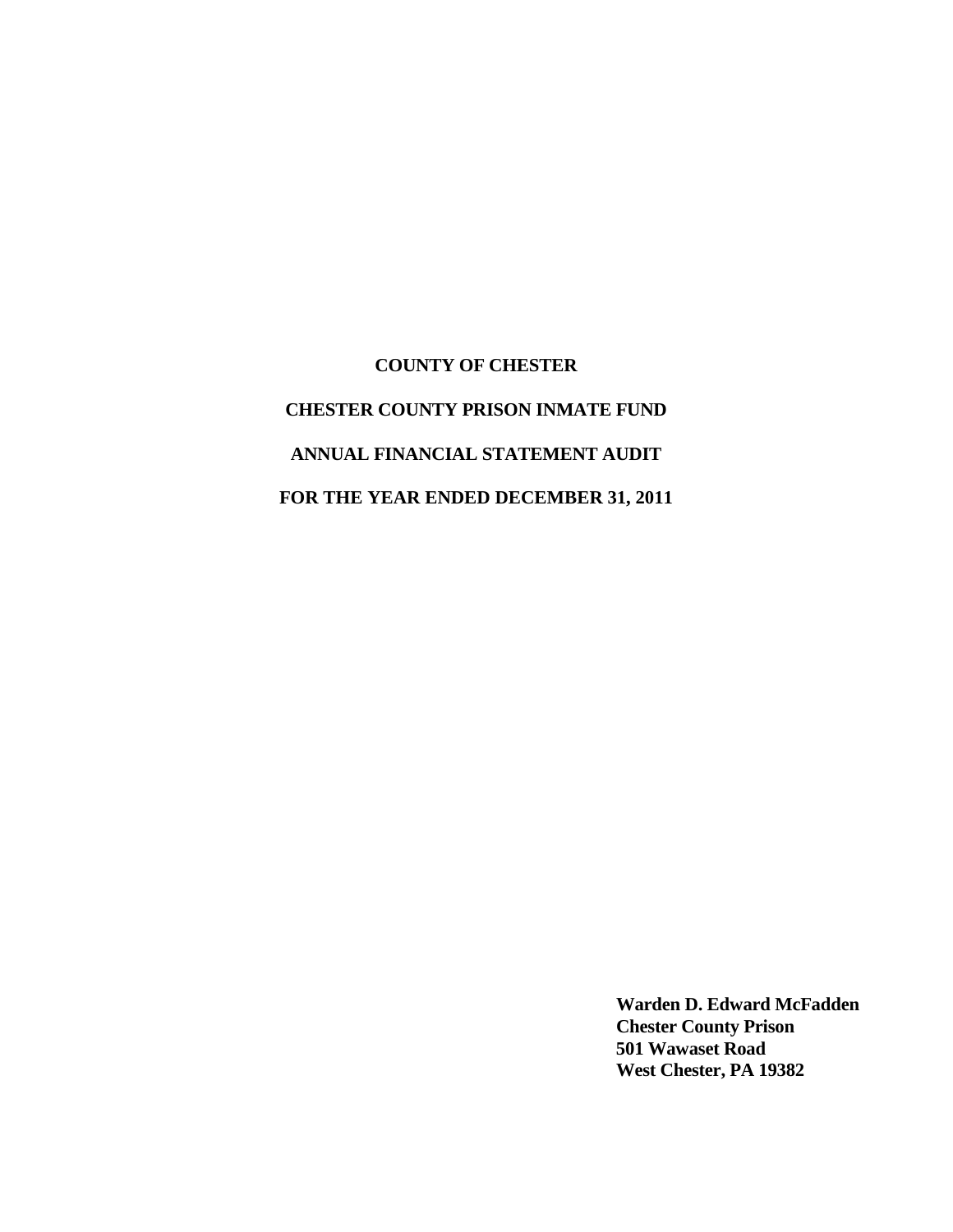# **CHESTER COUNTY PRISON INMATE FUND**

# **FOR THE YEAR ENDED DECEMBER 31, 2011**

# **TABLE OF CONTENTS**

| FINANCIAL STATEMENTS:                          |  |
|------------------------------------------------|--|
|                                                |  |
| Statement of Cash Receipts, Disbursements, and |  |
|                                                |  |
| AUDITOR'S REPORT ON COMPLIANCE AND             |  |
|                                                |  |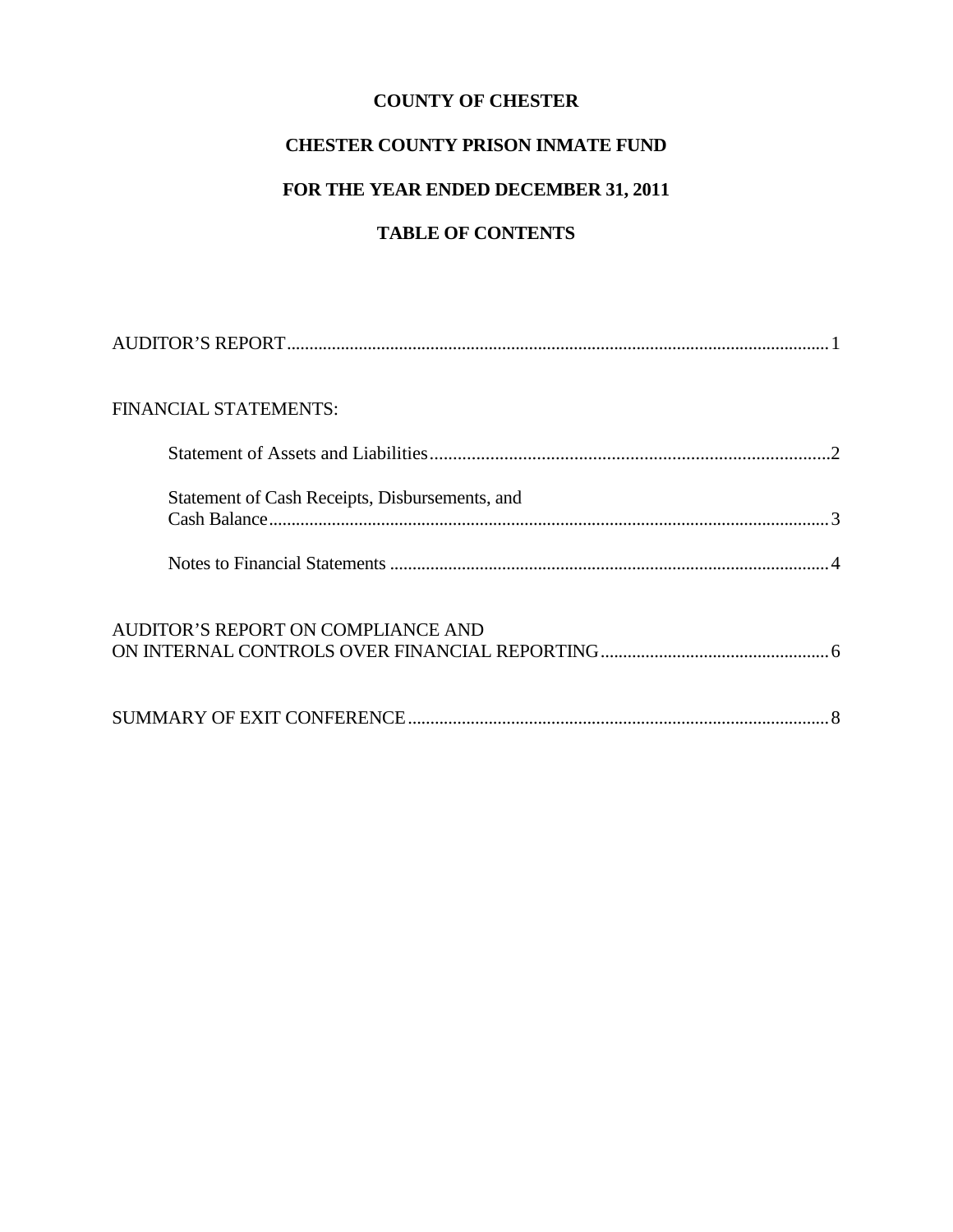

# **COUNTY OF CHESTER** OFFICE OF THE CONTROLLER

313 WEST MARKET STREET, SUITE 6302, PO BOX 2748, WEST CHESTER, PA 19380-0991 FAX: (610) 344-6750 TELEPHONE: (610) 344-6155

December 17, 2012

VALENTINO F. DIGIORGIO, III Controller

Warden D. Edward McFadden 501 South Wawaset Road West Chester, PA 19382

Internal Audit has audited the accounts of the *Chester County Prison Inmate Fund* (*Inmate Fund*) for the year ended December 31, 2011, and has compiled the attached Statement of Assets and Liabilities and the related Statement of Cash Receipts, Disbursements, and Cash Balance for the year then ended. It is Internal Audit's responsibility to annually audit the accounts and records of the *Inmate Fund* and to report the results of such audits to the Chester County Prison Board. It is management's responsibility to maintain, update, and reconcile these accounts on a continuous basis.

Our audit was conducted in accordance with generally accepted auditing standards and the *Government Auditing Standards* issued by the Comptroller General of the United States. Those standards require that we plan and perform the audit in a manner which will provide *reasonable assurance* that the accounts are free of material misstatement and that amounts are properly supported and approved.

As described in Note 1, the accompanying financial statements are prepared on the cash basis of accounting, which is a comprehensive basis of accounting other than generally accepted accounting principles. Accordingly, the statements referred to above are not intended to present the financial position and results of operations of the *Inmate Fund* in conformity with generally accepted accounting principles.

In our opinion, the accounts of the *Inmate Fund* are stated fairly as of December 31, 2011. Consequently, the corresponding financial statements prepared by Internal Audit present fairly, in all material respects, the assets and liabilities of the *Inmate Fund* as of December 31, 2011, and the cash receipts, disbursements, and cash balances for the year then ended.

In accordance with Government Auditing Standards, Internal Audit has also issued a report dated December 17, 2012, on our evaluation of the internal control over financial reporting and on our tests of compliance with certain provisions of laws, regulations, policies and/or procedures for the *Inmate Fund*. That report is an integral part of an audit performed in accordance with Government Auditing Standards and is to be read in conjunction with this report in considering the results of our audit.

bet diffingioTI

Valentino F. DiGiorgio, III **Controller**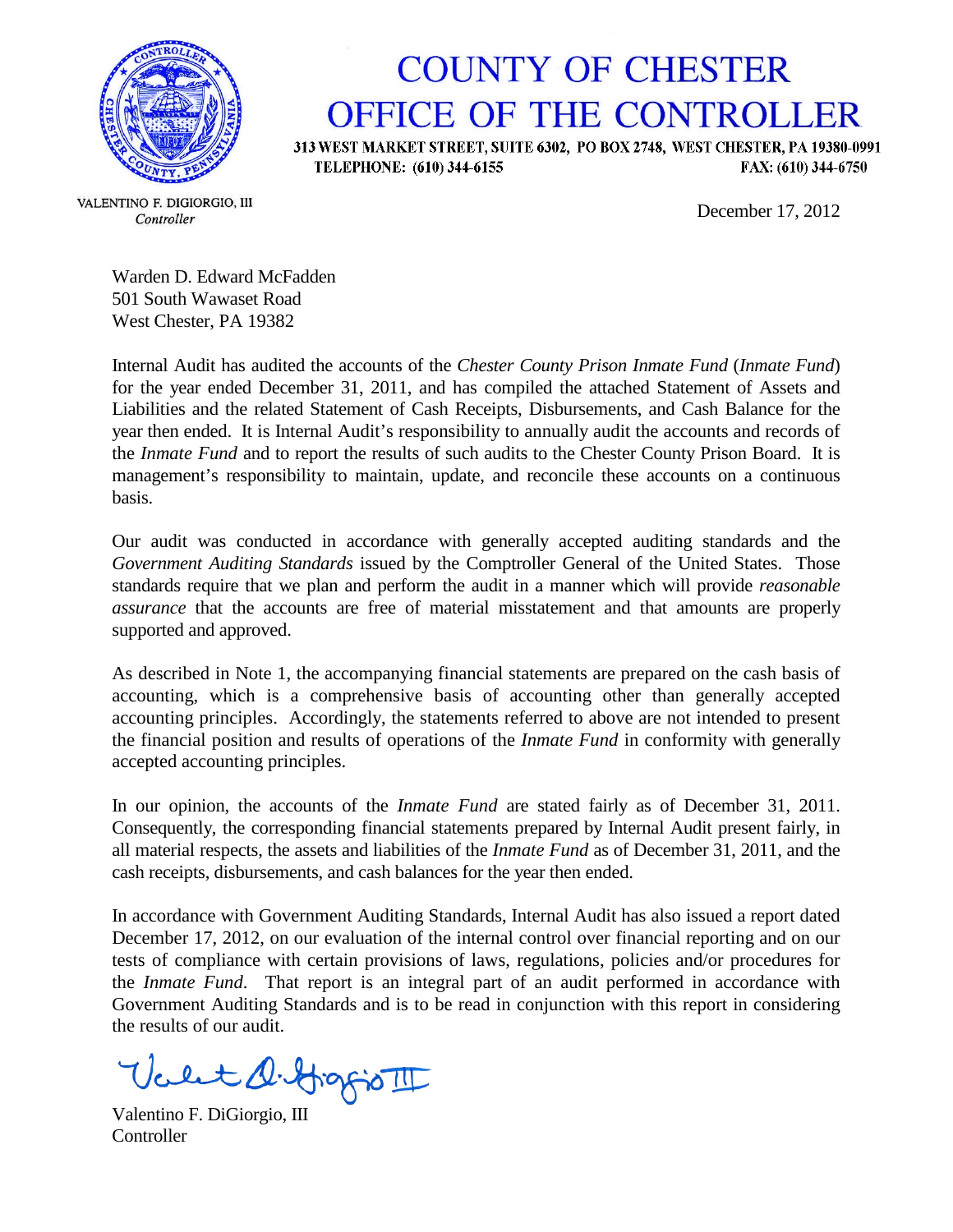#### **PRISON INMATE FUND**

# **STATEMENT OF ASSETS AND LIABILITIES**

# **DECEMBER 31, 2011**

### **ASSETS**

| Cash                              | \$112,404 |
|-----------------------------------|-----------|
| Petty Cash – Inmate Fund          | 500       |
| Petty Cash – Change Fund          | 400       |
| Due from Inmates                  | 6,308     |
| Due from Canteen Fund             | 151       |
| Due from County - Accrued Payroll | 5,472     |
| <b>Total Assets</b>               | \$125,235 |

#### **LIABILITIES**

| Due to Inmates                           | \$124,788 |
|------------------------------------------|-----------|
| Due to County – Petty Cash / Change Fund | 400       |
| Due to Commonwealth of PA                | 33        |
| Due to Canteen Fund                      | 14        |
| <b>Total Liabilities</b>                 | \$125,235 |

*The accompanying notes are an integral part of these financial statements.*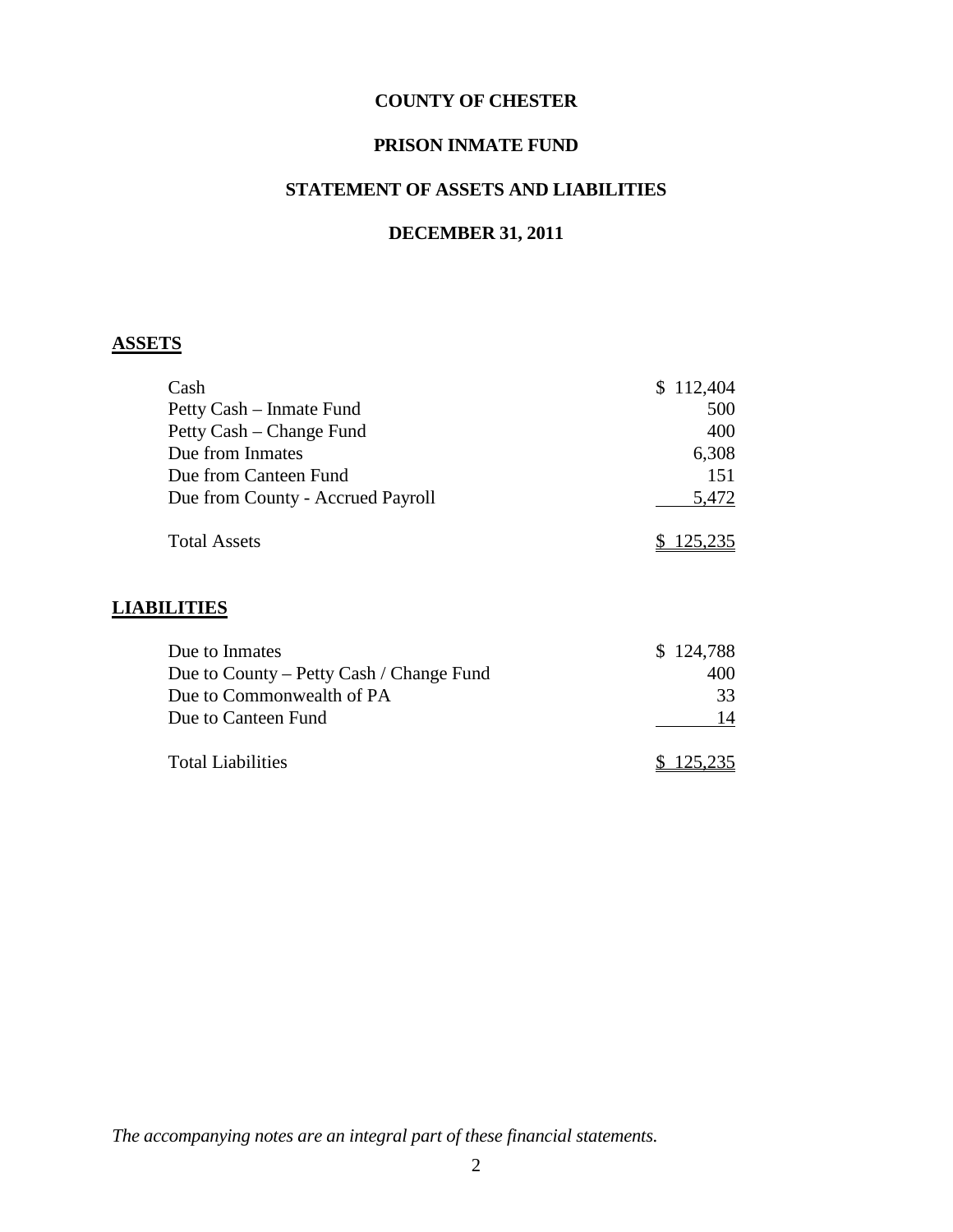#### **PRISON INMATE FUND**

# **STATEMENT OF CASH RECEIPTS, DISBURSEMENTS, AND CASH BALANCE**

# **FOR THE YEAR ENDED DECEMBER 31, 2011**

#### **RECEIPTS:**

| Mail                                            | \$                       | 485,538        |
|-------------------------------------------------|--------------------------|----------------|
| <b>Visits</b>                                   |                          | 385,141        |
| <b>Inmate Processing</b>                        |                          | 166,304        |
| <b>Collected Inmate Payroll</b>                 |                          | 144,068        |
| Pre-Work Release Wages                          |                          | 33,473         |
| <b>Transfers from Canteen Fund</b>              |                          | 19,416         |
| <b>Miscellaneous Chores</b>                     |                          | 971            |
| Other                                           |                          | 346            |
| <b>Interest Earned</b>                          |                          | 165            |
| <b>Total Receipts</b>                           | \$                       | 1,235,422      |
| <b>DISBURSEMENTS:</b>                           |                          |                |
| <b>Canteen Sales</b>                            | \$                       | 826,085        |
| Disbursements on Behalf of Inmates              |                          | 194,457        |
| Discharged Inmates                              |                          | 101,763        |
| <b>Inmate Financial Responsibility Payments</b> |                          | 78,734         |
| <b>Transfers to Canteen Fund</b>                |                          | 18,216         |
| <b>Unclaimed Property</b>                       |                          | 8,055          |
| Miscellaneous Expenses                          |                          | 1,769          |
| <b>Bank Fees</b>                                |                          | 75             |
| <b>Total Disbursements</b>                      | \$                       | 1,229,154      |
| <b>Cash Increase</b>                            |                          | 6,268          |
| <b>Beginning Cash Balance</b>                   |                          | 106,136        |
| <b>Ending Cash Balance</b>                      | $\overline{\mathcal{L}}$ | <u>112,404</u> |

*The accompanying notes are an integral part of these financial statements*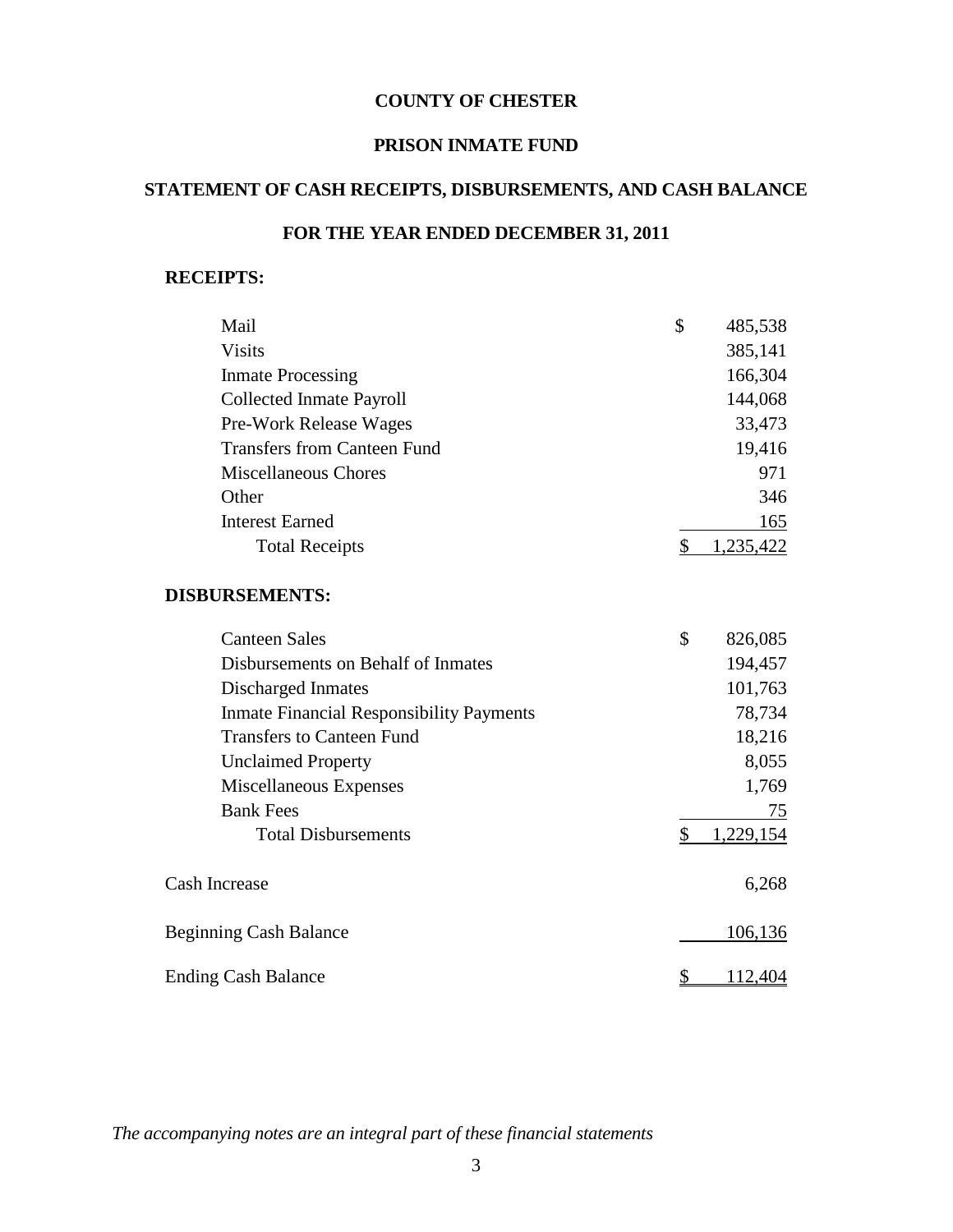#### **PRISON INMATE FUND**

#### **NOTES TO FINANCIAL STATEMENTS**

#### **FOR THE YEAR ENDED DECEMBER 31, 2011**

# *Note 1 - Summary of Significant Accounting Policies*

#### **Background and Reporting Entity**

The audited financial statements of the *Inmate Fund* include those transactions dealing with funds that belong to the inmates. Each inmate has an account set up for when money is received in his/her name. Receipts stem from money removed from the inmates' possession at the time of commitment (inmate processing), from family and friends during visits and through the mail, from the County of Chester Prison Canteen Fund, and the Correctional Center in the form of payroll for jobs and miscellaneous chores performed by the inmates. Disbursements include payments to the Prison Canteen Fund for inmate purchases from the prison's in-house store (the canteen), payment of account balances to discharged inmates, and payments on behalf of inmate to individuals designated by the inmates. Disbursements on behalf of inmate include checks to family and/or friends, postage, telephone, notary fees, restitution payments, and medical co-pays. Consequently, the cash balance is always representative of the liabilities ultimately due to the inmates upon their discharge.

At December 31, 2011, there were 878 inmates committed to the Prison.

The actual operating expenses of the Prison are paid for by the County of Chester. These costs include salaries and wages of prison employees, related fringe benefits, postage, telephone, office supplies, computer/LAN use, and furniture and equipment. These costs are not included in the audited Statement of Cash Receipts, Disbursements, and Cash Balance.

#### **Basis of Accounting**

The books and records of the *Inmate Fund* are maintained on the cash basis of accounting. Consequently, receipts are recognized when received rather than when assessed or otherwise due, and disbursements are recognized when paid rather than when the obligation is incurred. Accordingly, the accompanying statements do not present the assets, liabilities, receipts, and disbursements in accordance with generally accepted accounting principles.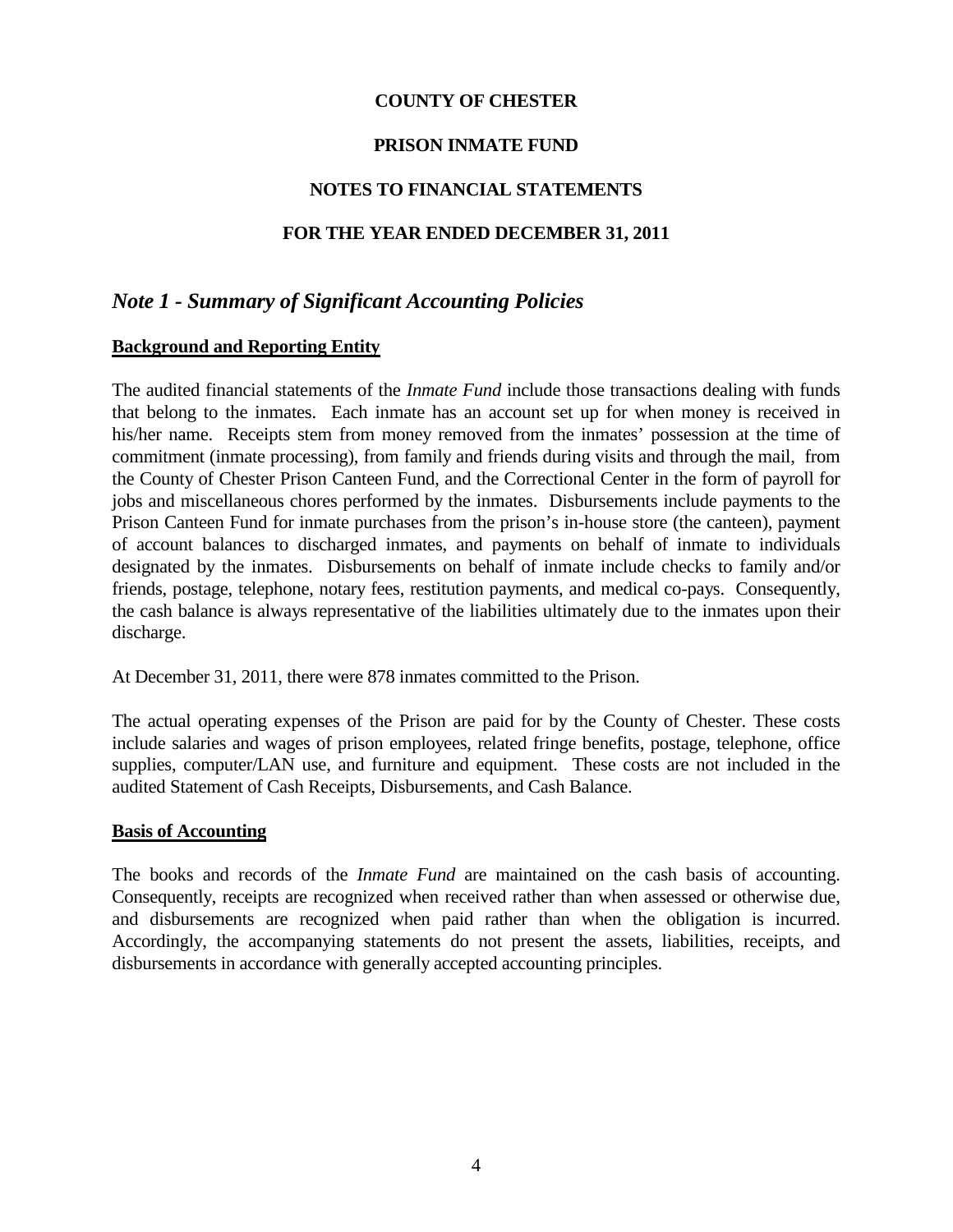#### **PRISON INMATE FUND**

#### **NOTES TO FINANCIAL STATEMENTS**

#### **FOR THE YEAR ENDED DECEMBER 31, 2011**

#### *Note 1 - Summary of Significant Accounting Policies (continued)*

#### **Inmate Financial Responsibility Program**

The Inmate Financial Responsibility (IFR) Program was adopted by the Chester County Commissioners and made effective in January 1997. It consists of a \$7.00 per day surcharge that is chargeable to the inmates' personal accounts as compensation for room and board. These surcharges are paid to the County of Chester. The IFR program also includes provisions to hold the inmates personally responsible for any damages they have done to prison property or incidental costs incurred by the prison for the inmates. These receipts are retained by the prison. IFR fees are assessed at the time of discharge (the full sentence has been served) and are only assessed on the inmates who have been sentenced and committed for a period of two years or less. IFR fees are not assessed on those being held at the prison for trial. In the Statement of Cash Receipts, Disbursements, and Cash Balance for the year ended December 31, 2011, IFR fees received represent those actual payments to the Chester County Prison, while IFR fees disbursed represent any funds received, in addition to non-cash transactions of transfers from the inmates' accounts.

As of December 31, 2011, \$5,947,404 in IFR debt is owed to the Chester County Prison and subsequently to the County of Chester.

#### *Note 2 - Legal Matters*

Our audit disclosed no pending litigation involving the *Inmate Fund* for the year ended December 31, 2011.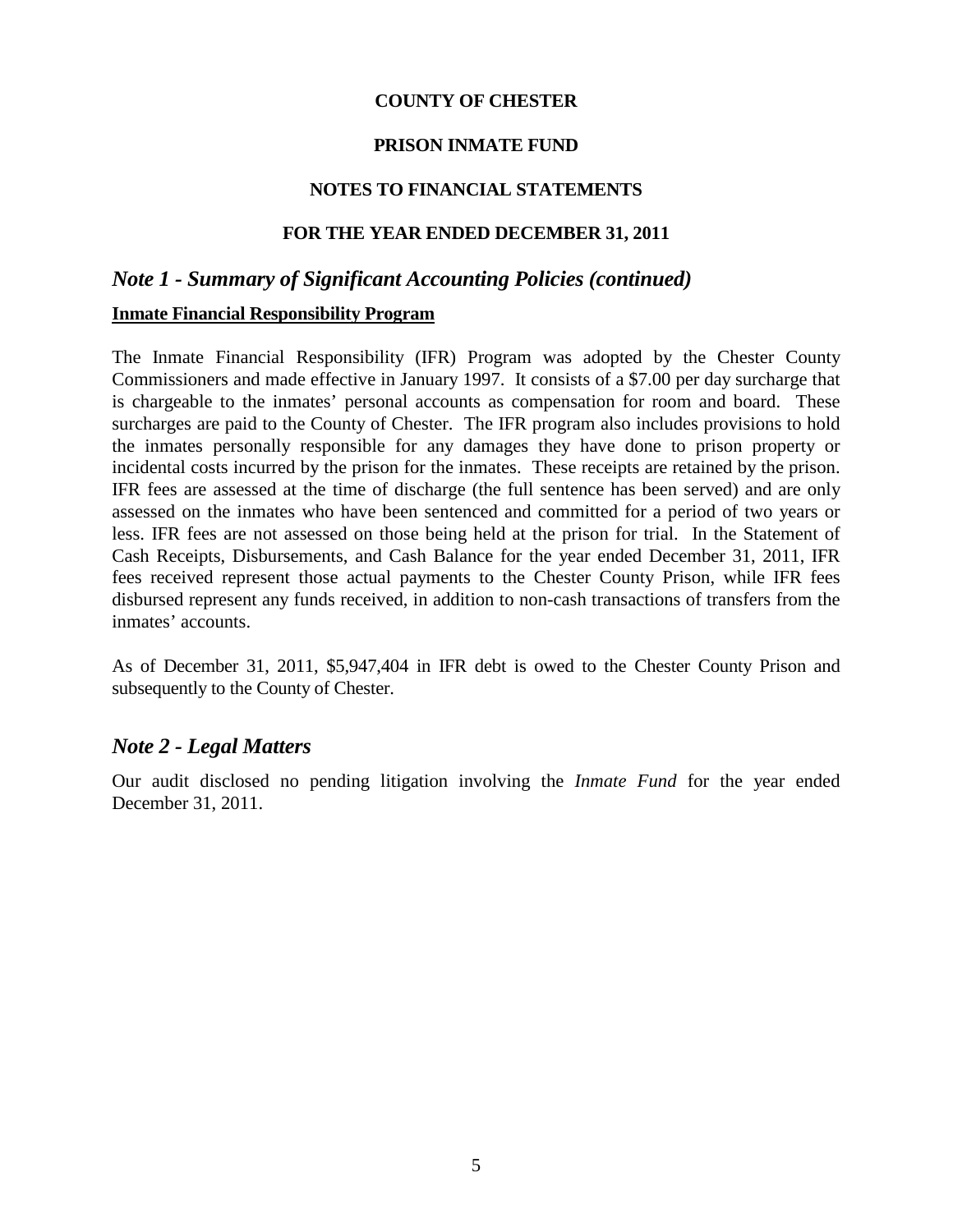

# **COUNTY OF CHESTER** OFFICE OF THE CONTROLLER

313 WEST MARKET STREET, SUITE 6302, PO BOX 2748, WEST CHESTER, PA 19380-0991 TELEPHONE: (610) 344-6155 FAX: (610) 344-6750

December 17, 2012

VALENTINO F. DIGIORGIO, III Controller

Warden D. Edward McFadden 501 South Wawaset Road West Chester, PA 19382

#### **Report on Internal Control Over Financial Reporting and on Compliance and Other Matters**

In planning our audit of the financial statements of the Chester County Prison Inmate Fund (*Prison*) for the year ended December 31, 2011, in accordance with auditing standards generally accepted in the United States of America, we considered the *Prison's* internal control over financial reporting as a basis for designing our audit procedures for the purpose of expressing our opinion on the financial statements, but not for the purpose of expressing an opinion on the effectiveness of the *Prison's* internal control over financial reporting. Accordingly, we do not express an opinion on the effectiveness of the *Prison's* internal control over financial reporting.

Our consideration of internal control over financial reporting was for the limited purpose described in the preceding paragraph and was not designed to identify all deficiencies in internal control over financial reporting that might be significant deficiencies or material weaknesses and therefore, there can be no assurance that all significant deficiencies or material weaknesses have been identified.

A *deficiency* in internal control exists when the design or operation of a control does not allow management or employees, in the normal course of performing their assigned functions, to prevent, or detect and correct misstatements on a timely basis. A *material weakness* is a deficiency, or a combination of deficiencies, in internal control, such that there is a reasonable possibility that a material misstatement of the *Prison's* financial statements will not be prevented, or detected and corrected on a timely basis.

As part of obtaining reasonable assurance about whether the *Prison's* financial statements are free of material misstatement, we performed tests of its compliance with certain provisions of laws and regulations, noncompliance with which could have a direct and material effect on the determination of financial statement amounts. However, providing an opinion on compliance with those provisions was not an objective of our audit, and accordingly, we do not express such an opinion. The results of our tests disclosed no instances of noncompliance or other matters that are required to be reported under Government Auditing Standards.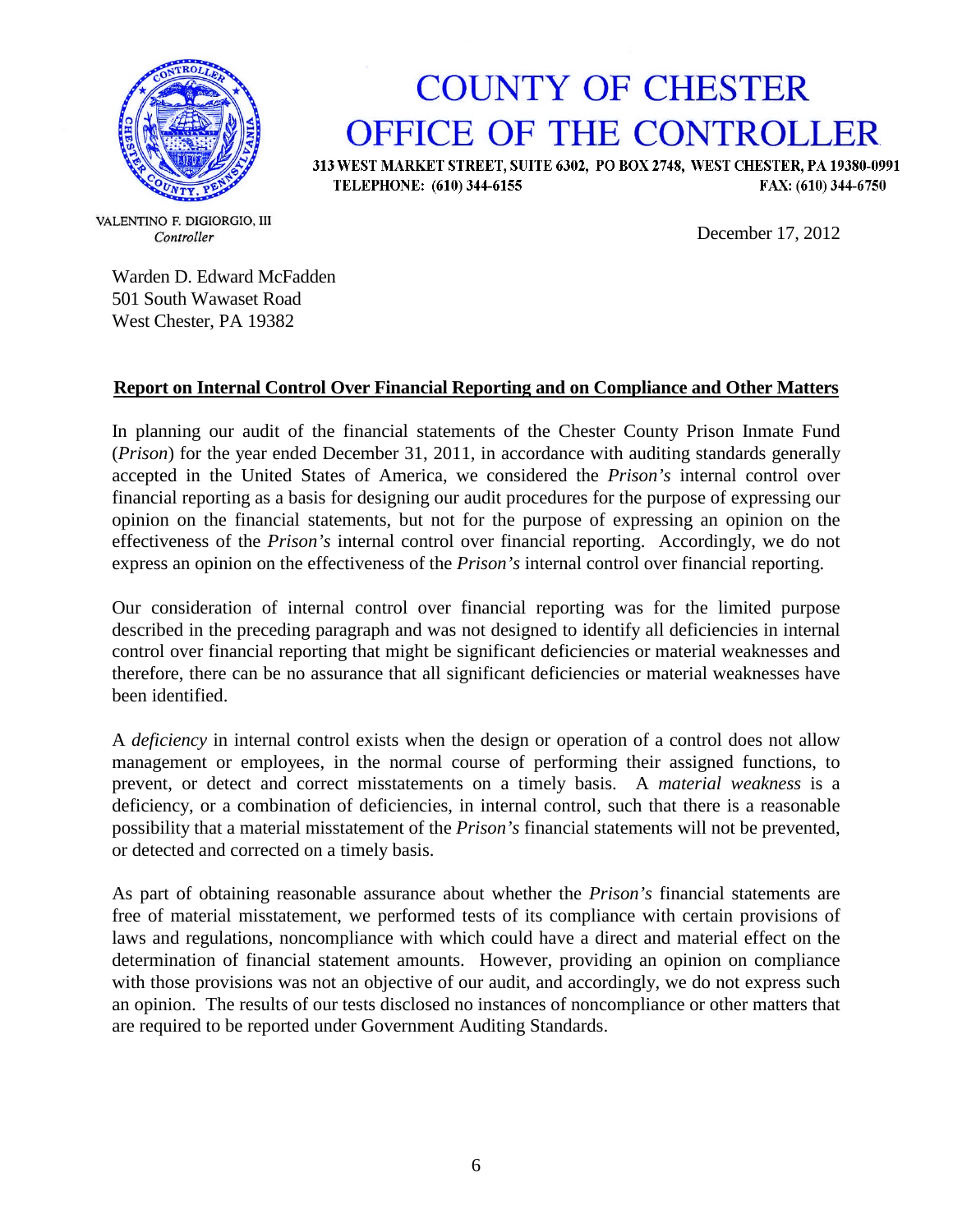#### **Report on Internal Control Over Financial Reporting and on Compliance and Other Matters**

We noted certain matters that we reported to management of the *Inmate Fund* in a separate letter dated December 17, 2012. They included the following:

• Authorization and reconciliation in regards to cash.

This report is intended for the information of the Chester County Prison Board, Chester County Prison management, and the *Inmate Fund's* management. This report is, however, a matter of public record, and its distribution is not limited.

Valet D. Grafio III

Valentino F. DiGiorgio, III Controller